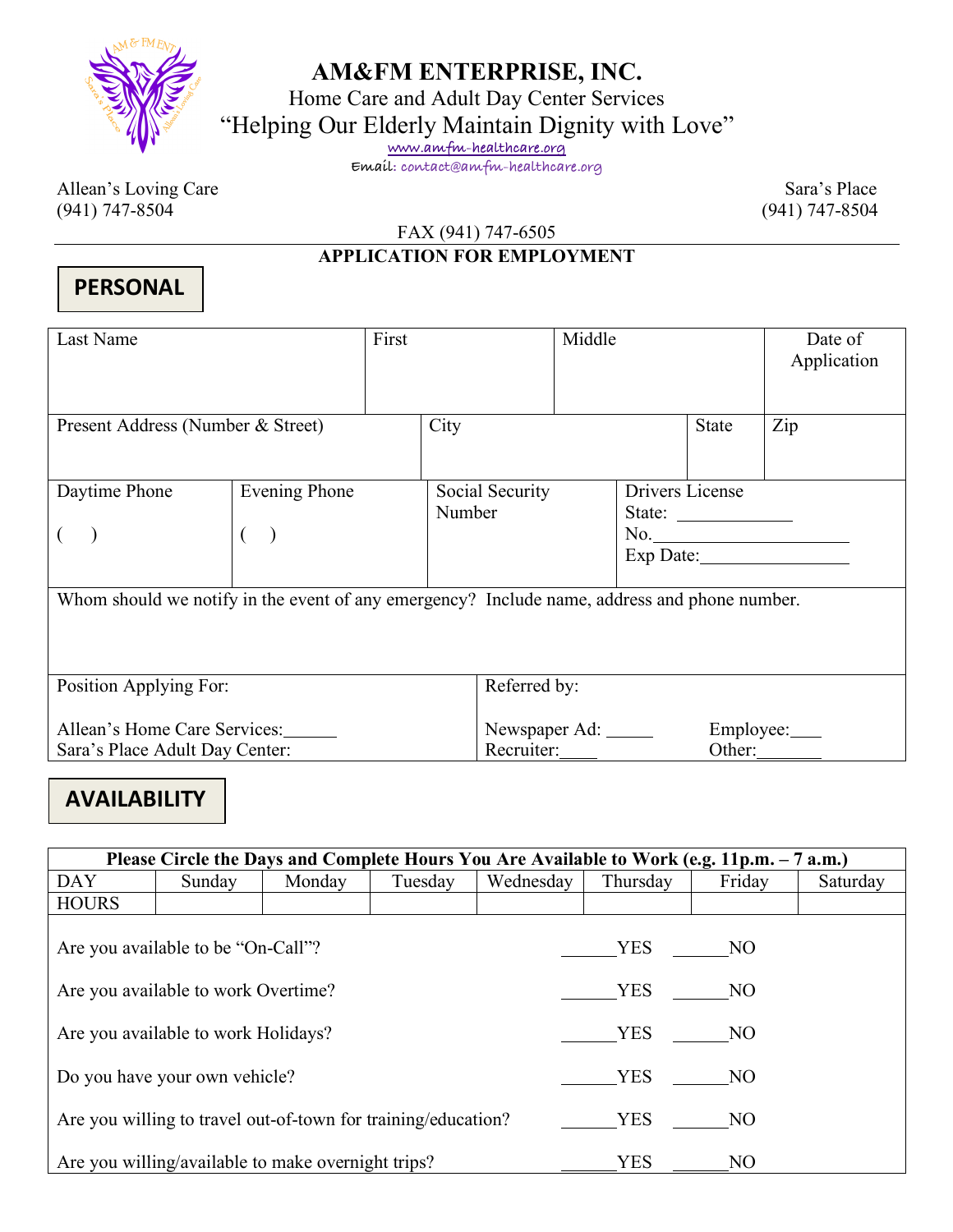| <b>NAME &amp; LOCATION</b>                 | <b>NUMBER OF</b><br><b>YEARS</b><br><b>ATTENDED</b> | <b>GRADUATED</b>      | <b>DEGREE</b> |
|--------------------------------------------|-----------------------------------------------------|-----------------------|---------------|
| High School                                |                                                     | Yes<br>N <sub>o</sub> |               |
| <b>Business/Vocational School</b>          |                                                     | Yes<br>N <sub>o</sub> |               |
| College                                    |                                                     | Yes<br>N <sub>o</sub> |               |
| Other Specialized/Professional<br>Training |                                                     | Yes<br>N <sub>o</sub> |               |

### **LICENSES**

| Professional License Type | License Number | <b>Expiration Date</b> |
|---------------------------|----------------|------------------------|
|                           |                |                        |
|                           |                |                        |
|                           |                |                        |

## **BACKGROUND**

Have you ever been convicted of any crime? THES NO If "Yes", please explain:

NOTE: Conviction of a crime is not an automatic bar to employment. All circumstances will be considered.

| Are you currently charged with any unresolved criminal charged? (i.e. have you been charged with a crime that |  |
|---------------------------------------------------------------------------------------------------------------|--|
| has not yet resulted in a plea of guilty, court trial or dropping of the charges) [YES]<br>NO.                |  |
| If "Yes", please explain:                                                                                     |  |

NOTE: A "Yes" answer will not automatically disqualify you for employment.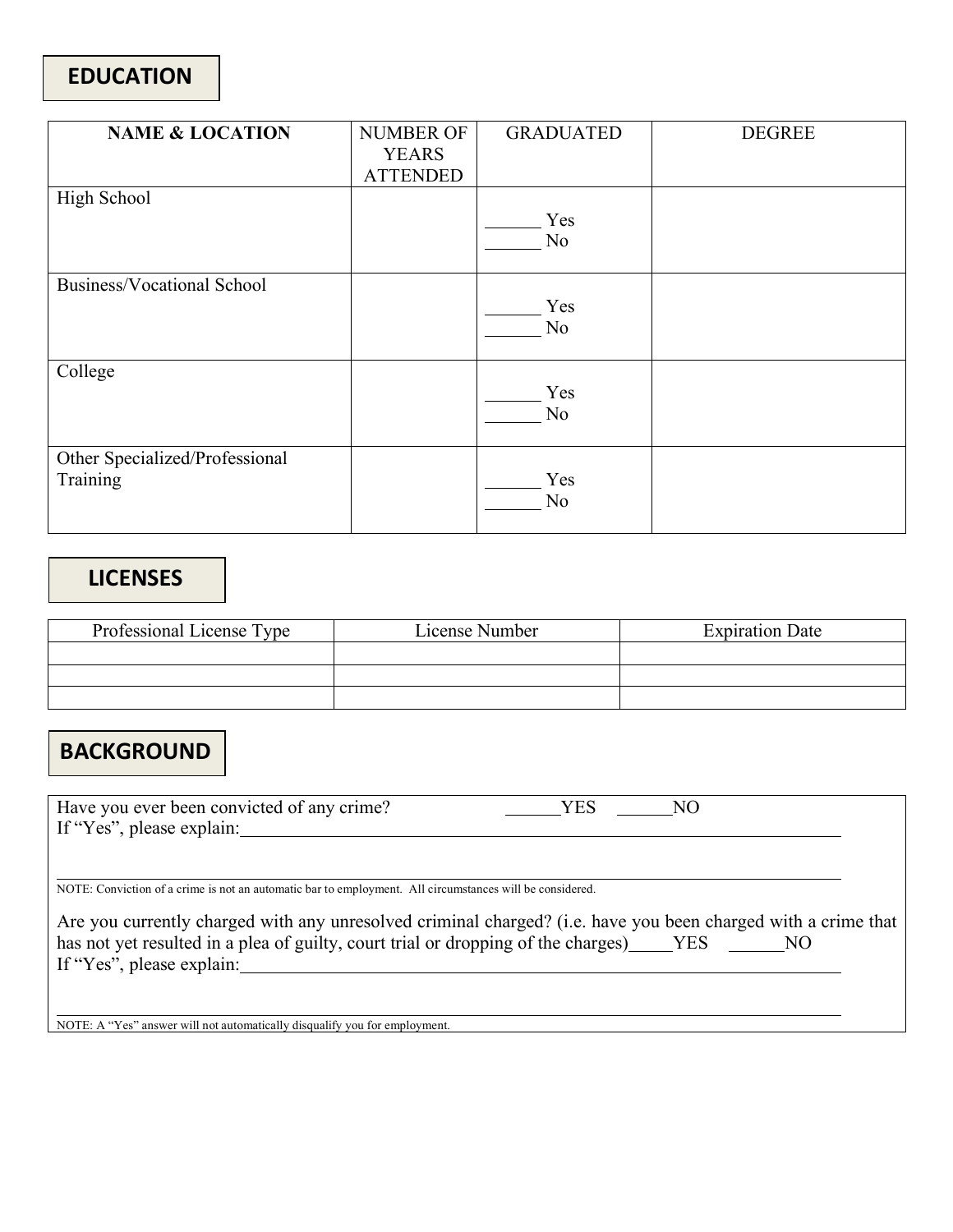### **EMPLOYMENT HISTORY**

| Employer:              |              | Immediate Supervisor Name and Contact Number: |  |                                               |  |
|------------------------|--------------|-----------------------------------------------|--|-----------------------------------------------|--|
| Address:               |              | May We Contact: YES NO                        |  |                                               |  |
| Responsibilities:      |              |                                               |  |                                               |  |
| Reason for Leaving:    |              |                                               |  |                                               |  |
| <b>Starting Salary</b> | Final Salary | <b>Starting Date</b>                          |  | Departure Date                                |  |
| Employer:              |              | Immediate Supervisor Name and Contact Number: |  |                                               |  |
| Address:               |              | May We Contact: YES NO                        |  |                                               |  |
| Responsibilities:      |              |                                               |  |                                               |  |
| Reason for Leaving:    |              |                                               |  |                                               |  |
| <b>Starting Salary</b> | Final Salary | <b>Starting Date</b>                          |  | Departure Date                                |  |
| Employer:              |              |                                               |  | Immediate Supervisor Name and Contact Number: |  |
| Address:               |              |                                               |  | May We Contact: VES<br>N <sub>O</sub>         |  |
| Responsibilities:      |              |                                               |  |                                               |  |
| Reason for Leaving:    |              |                                               |  |                                               |  |
| <b>Starting Salary</b> | Final Salary | <b>Starting Date</b>                          |  | Departure Date                                |  |

#### JOB APPLICANT'S AGREEMENT AND CERTIFICATION

"I authorize all persons, schools, companies, corporations, credit bureaus, law enforcement agencies, and other entities to supply any information concerning my background, and release them from liability and responsibility arising from their doing so. I certify that all the information on this application is true that nothing asked has been omitted. I understand that any material omission or misrepresentation will be sufficient cause for dismissal. I further agree, if employed, that I am to work faithfully and diligently, to be careful and avoid accidents, to come to work promptly, and I am not to be absent for any reason without prior notice. I understand that the employer may revise policies and procedures, in whole or in part, at any time, with or without notice. I understand that nothing contained in this employment application or in the granting of any interview is intended to create an employment contract between the employer and myself for either employment or for providing any benefits. No promises regarding employment have been made to me, and I understand that no such promise or guarantee is binding upon the employer unless made in writing and signed by an officer or the administrator of **AM&FM ENTERPRISE, INC.** If an employment relationship is established, I understand that I have the right to terminate my employment at any time for any or no reason and that the employer retains the same right."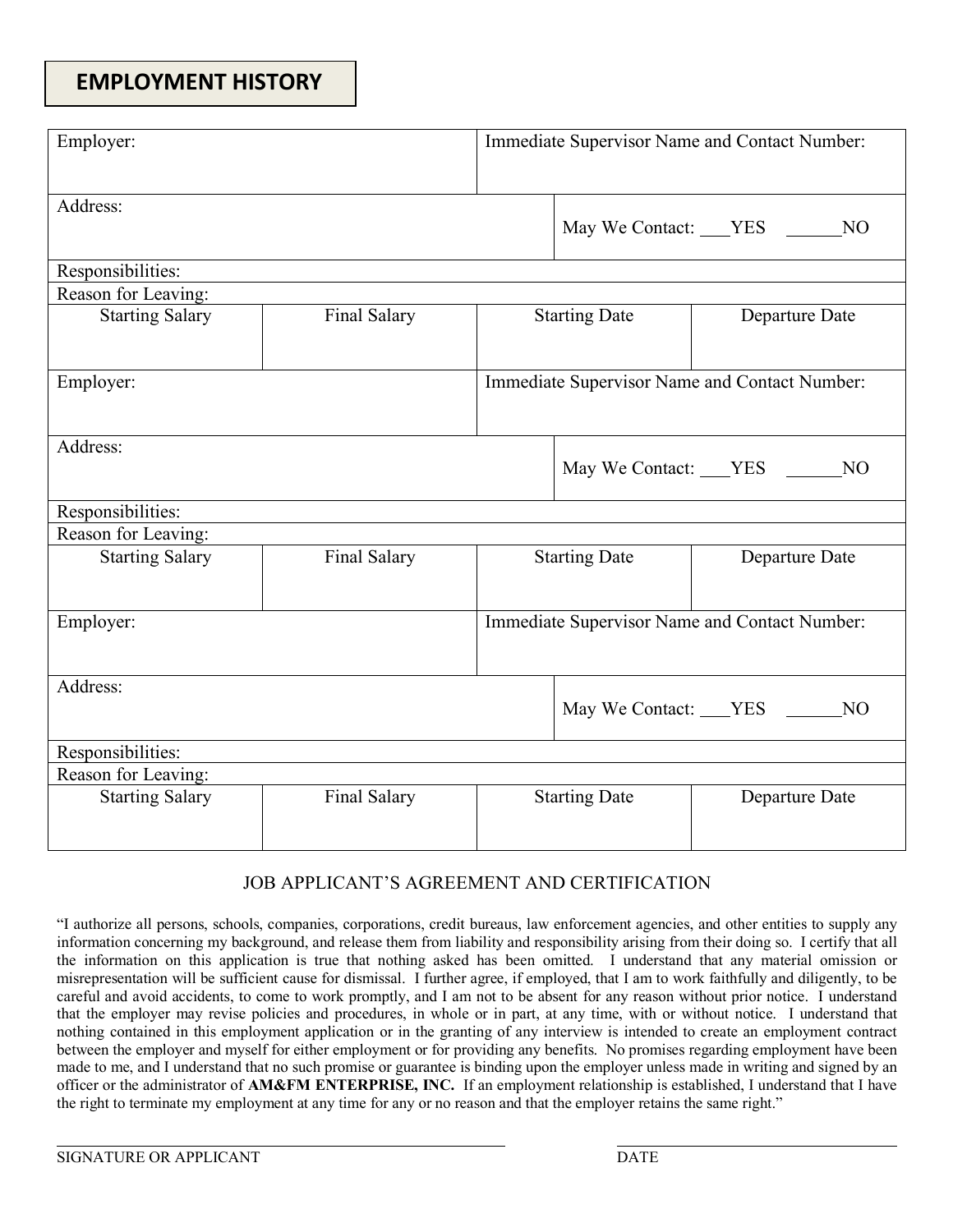#### **CERTIFICATE OF HEALTH STATEMENT**

Applicant Name:

Position:

Medical rating for employment (circle one):

- A. Suitable for any employment and free from signs and symptoms of communicable disease.
- B. Suitable for any employment if condition/signs and symptoms of communicable disease are corrected.
- C. Suitable for employment in position applied for and free from signs and symptoms of communicable disease.
- D. Not employable. (Explain below):

 $Sigma - M.D.$  Date

*PROPRIETARY AND PROPERTY OF AM&FM ENTERPRISE, INC.*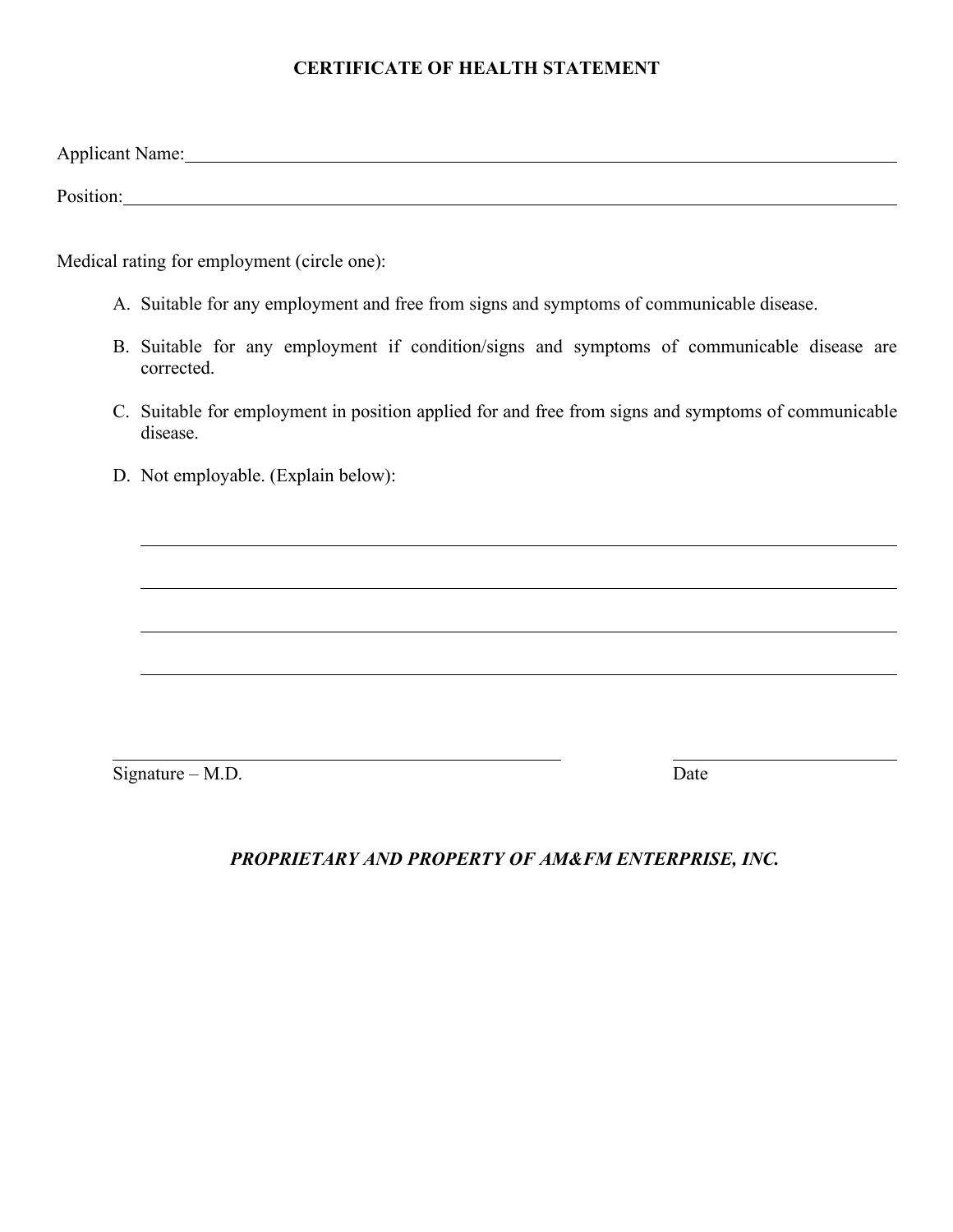

**AM&FM ENTERPRISE, INC.** Home Care and Adult Day Care Services "Helping Our Elderly Maintain Dignity with Love" **www.amfm-healthcare.org Email: contact@amfm-healthcare.org**

Allean's Loving Care Sara's Place (941) 747-8504 (941) 747-8504

FAX (941) 747-6505

## **ATTESTATION OF RESIDENCY**

The following information is provided to identify the individual attesting to the residency requirement for background screening pursuant to Sec. 400.215, Florida Statutes.

|  | requirement set forth as a condition of background screening pursuant to s.400.215 F.S. |
|--|-----------------------------------------------------------------------------------------|

 $-OR-$ 

I, 1. 1. The same of the same of the same of the same of the same of the same of the same of the same of the same of the same of the same of the same of the same of the same of the same of the same of the same of the same physically resided in the State of Florida for the previous 5 years and therefore, do not meet the residency requirement set forth as a condition of Level 2 background screening and may be subject to current screening requirements pursuant to s.400.215 F.S.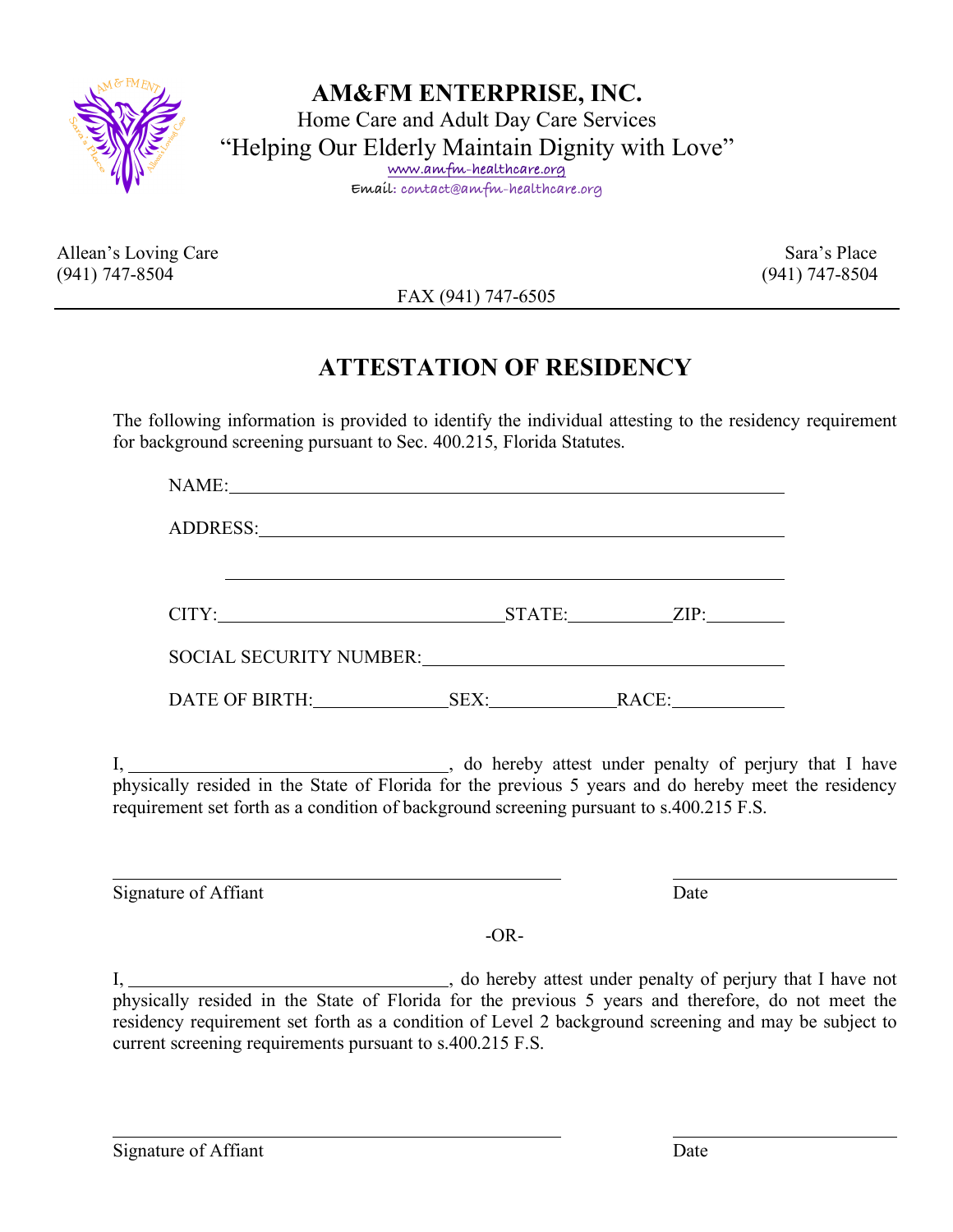

# **Request for Level 2 Background Screening** Account Code Number(s)

|                           | Name of Agency/Facility:                                                                            |               |           |                                                                                                                           |                                                         |
|---------------------------|-----------------------------------------------------------------------------------------------------|---------------|-----------|---------------------------------------------------------------------------------------------------------------------------|---------------------------------------------------------|
|                           |                                                                                                     |               |           |                                                                                                                           |                                                         |
| Number                    |                                                                                                     | City          | <b>St</b> | $\overline{Lip}$                                                                                                          | <b>Phone Number</b>                                     |
|                           | Name of Owner of Facility:                                                                          |               |           |                                                                                                                           |                                                         |
|                           |                                                                                                     |               |           |                                                                                                                           |                                                         |
| Number                    |                                                                                                     | City          | <b>St</b> | $\overline{Lip}$                                                                                                          | Phone Number                                            |
| <b>Type of Applicant:</b> |                                                                                                     |               |           |                                                                                                                           |                                                         |
| Administrator<br>Employee | <b>Financial Officer</b><br>Owner/Operator with 5% interest or more                                 |               |           |                                                                                                                           | <b>Relief Person</b><br><b>CNA</b><br>Other             |
| <b>Type of Facility:</b>  |                                                                                                     |               |           |                                                                                                                           |                                                         |
| <b>Nurse Registry</b>     | <b>Home Health Agency</b><br>Homemaker, Companion, Sitter Agency<br><b>Assisted Living Facility</b> |               |           | <b>Nursing Home Facility</b><br><b>Adult Day Care Facility</b><br><b>Adult Family Care Home</b><br>Other, please specify: | <b>Example 1</b><br><b>Example 1</b><br><b>Hospital</b> |
|                           | PRINT OR TYPE ALL INFORMATION                                                                       |               |           |                                                                                                                           | <b>THIS SPACE RESERVED FOR</b><br><b>FDLE USE ONLY</b>  |
| Name:<br>Last             | First                                                                                               | <b>Middle</b> |           | Maiden                                                                                                                    |                                                         |
| Race:<br>( ) Unknown      | () White, () Black, () Indian/Alaskan, () Asian/Pacific Islander                                    |               |           |                                                                                                                           |                                                         |
| Hispanic:                 | $( )$ Yes                                                                                           | $( )$ No      |           |                                                                                                                           |                                                         |
| $( )$ Male<br>Sex:        | ( ) Female                                                                                          | DOB:          |           |                                                                                                                           |                                                         |
|                           | Social Security Number: Management of the Social Security Number:                                   |               |           |                                                                                                                           |                                                         |
|                           | Current Address: No. 1997                                                                           |               |           |                                                                                                                           |                                                         |
| City:                     | <b>Example 2018</b> State: <u>Capacitan State:</u> Zip Code:                                        |               |           |                                                                                                                           |                                                         |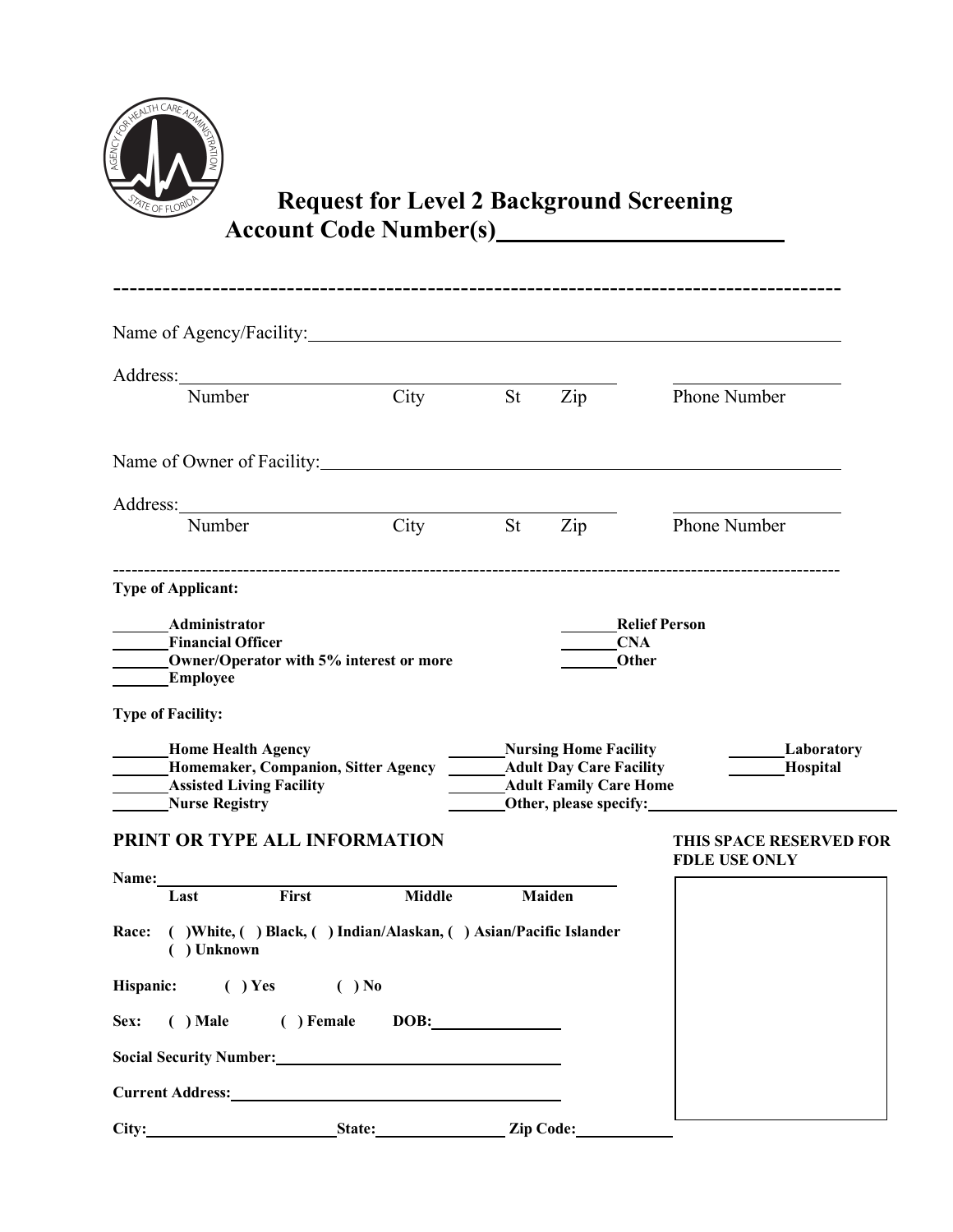

## **AM&FM ENTERPRISE, INC.**

Home Care and Adult Day Care Services "Helping Our Elderly Maintain Dignity with Love" **www.amfm-healthcare.org**

**Email: contact@amfm-healthcare.org** -----------------------------------------------------------------------------------------------------

### **EMPLOYEE TELEPHONE REFERENCE CHECK**

| Applicant's Name: 1988                       | Position Applied For:                                                                                                                                                                                                          |
|----------------------------------------------|--------------------------------------------------------------------------------------------------------------------------------------------------------------------------------------------------------------------------------|
|                                              |                                                                                                                                                                                                                                |
| Name of Reference:                           |                                                                                                                                                                                                                                |
|                                              |                                                                                                                                                                                                                                |
|                                              | Applicant's Title:                                                                                                                                                                                                             |
|                                              | Applicant's Reason for Leaving: 1997 and 2008 and 2009 and 2009 and 2009 and 2009 and 2009 and 2009 and 2009 and 2009 and 2009 and 2009 and 2009 and 2009 and 2009 and 2009 and 2009 and 2009 and 2009 and 2009 and 2009 and 2 |
| $Yes \Box$<br>applied for?                   | To the best of your knowledge, is there any reason this applicant could not perform the essential functions of the position<br>No $\Box$ (If "Yes", please explain on back)                                                    |
| Is Applicant eligible for rehire? Yes $\Box$ | No $\Box$ If "No", please explain:                                                                                                                                                                                             |
|                                              | ,我们也不会有什么?""我们的人,我们也不会有什么?""我们的人,我们也不会有什么?""我们的人,我们也不会有什么?""我们的人,我们也不会有什么?""我们的人<br>,我们也不会有什么。""我们的人,我们也不会有什么?""我们的人,我们也不会有什么?""我们的人,我们也不会有什么?""我们的人,我们也不会有什么?""我们的人                                                           |
| <b>Applicant's Qualifications</b>            |                                                                                                                                                                                                                                |
| Attendance                                   |                                                                                                                                                                                                                                |
| Attitude & Cooperation                       | <u> 1980 - Johann Barbara, martxa alemaniar amerikan a</u>                                                                                                                                                                     |
| Appearance                                   |                                                                                                                                                                                                                                |
| Ability to Take Instructions                 | and the control of the control of the control of the control of the control of the control of the control of the                                                                                                               |
| Character                                    | <u> 1989 - Johann Barnett, fransk politiker (d. 1989)</u>                                                                                                                                                                      |
| Dependability                                |                                                                                                                                                                                                                                |
| <b>Effective Utilization of Time</b>         |                                                                                                                                                                                                                                |
| <b>Interpersonal Relations</b>               |                                                                                                                                                                                                                                |
| <b>Technical Ability</b>                     |                                                                                                                                                                                                                                |
| <b>Additional Remarks</b>                    |                                                                                                                                                                                                                                |